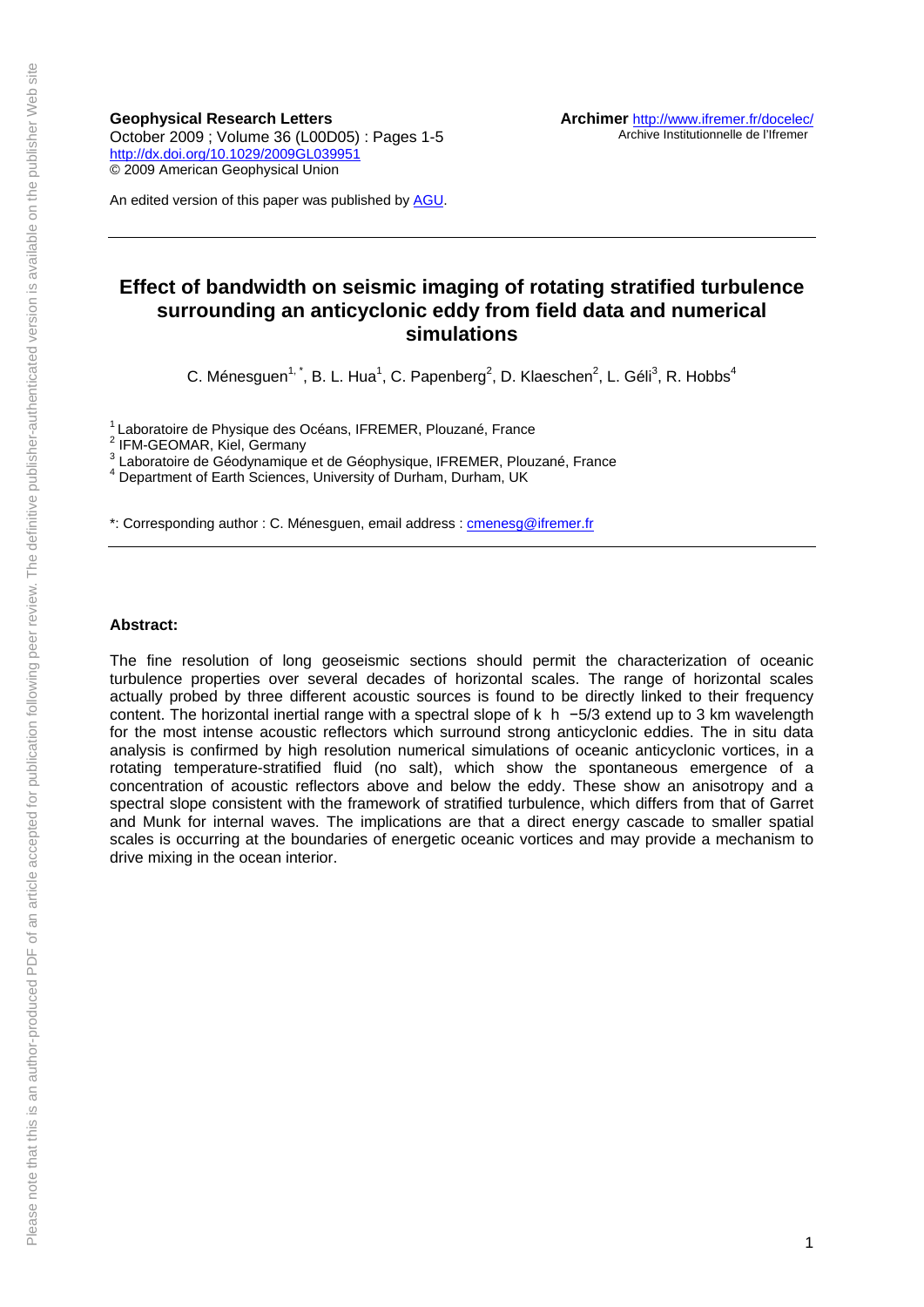# 1. Introduction

<sup>20</sup> An interesting outcome of the GO (Geophysical Oceanography) experiment [Hobbs, <sup>21</sup> 2007] is its successful survey of energetic, long-lived anticyclonic lens-shaped vortices in <sup>22</sup> the Gulf of Cadiz, known as Meddies. They are particularly abundant in the Mediter-<sup>23</sup> ranean water outflow in the 700-1500 m depth range  $[Armi et al., 1989]$ . Such vortices are <sup>24</sup> responsible for a large part of the saltier Mediterranean Water tongue in the North Atlantic <sup>25</sup> and play an essential role for momentum, heat and tracer transport at those depths. In all <sup>26</sup> available seismic observations, the boundaries of Meddies are marked by a concentration <sub>27</sub> of acoustic reflectors, vertically-stacked, with a typical vertical lengthscale of 20-40 m and <sup>28</sup> typical horizontal scales of several tens of kilometers [see detailed review of possible mech-<sup>29</sup> anisms in *Biescas et al.*, 2008. The unprecedented horizontal spatial sampling provided <sup>30</sup> by seismic oceanography invites probing into the nature of the fundamental processes on <sup>31</sup> the route to dissipation and mixing that may occur near strongly energetic vortices such <sup>32</sup> as Meddies. It should permit to characterize the properties of oceanic turbulence over <sup>33</sup> several decades of spatial scales, especially in the horizontal direction.

Evidence of horizontal inertial range spectral behavior of  $k_h^{-5/3}$ <sup>34</sup> Evidence of horizontal inertial range spectral behavior of  $k_h^{-3/3}$ , where  $k_h$  is the hori-<sup>35</sup> zontal wavenumber, from direct ocean observations are available. Among the most recent <sup>36</sup> ones, *Holbrook and Fer* [2005] report geoseismic remote sensing of the internal wave field in both the open ocean and near the continental rise and note a propensity for a  $k_h^{-5/3}$ h 37 <sup>38</sup> behavior for the spectra of the reflector displacement as the more energetic region of the <sup>39</sup> continental slope is approached. Likewise, in the remote sensing of the internal wave-field <sup>40</sup> off the Iberian peninsula by Krahmann et al. [2008], there is a better fit, for the more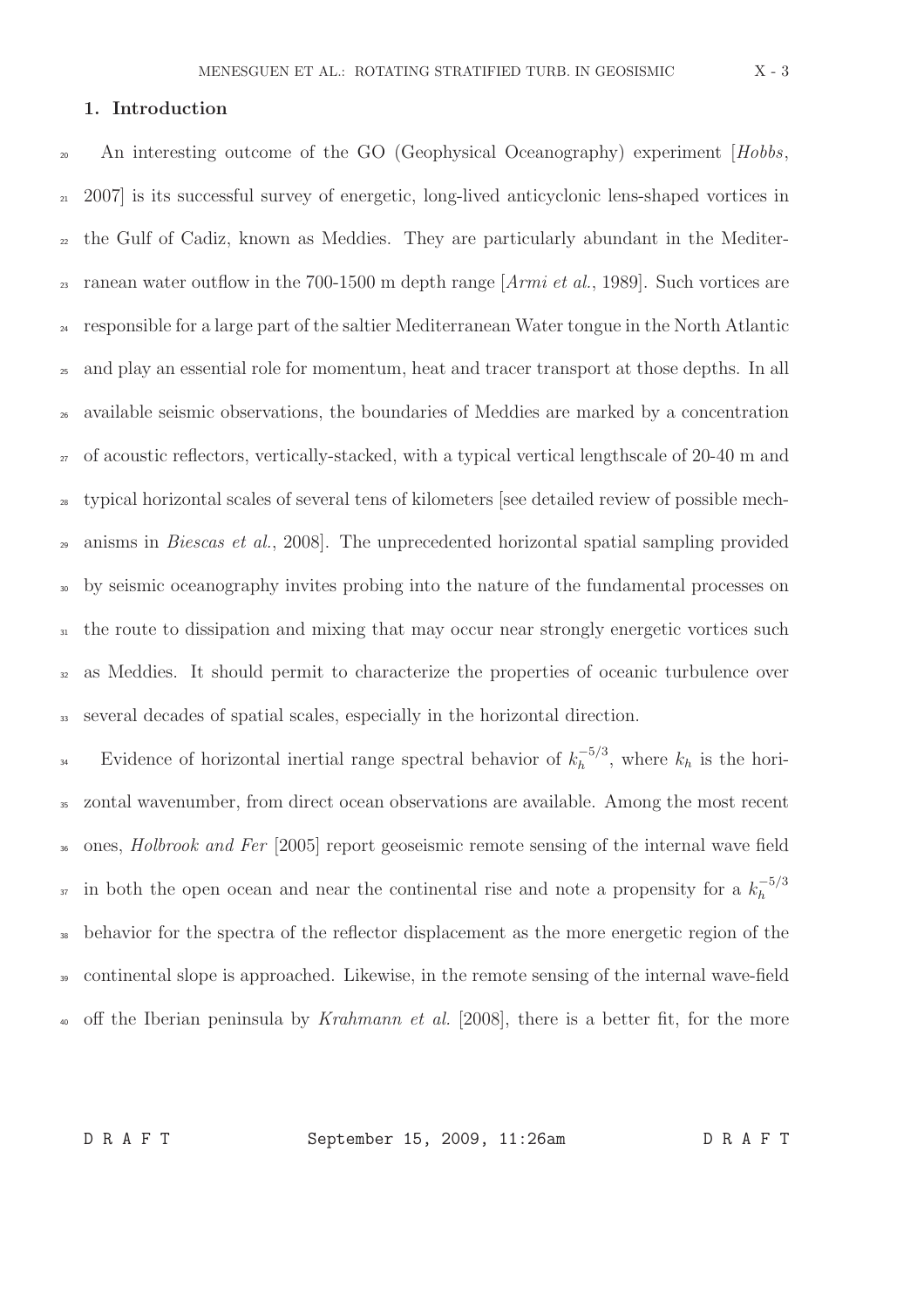energetic regions, to  $k_h^{-5/3}$ <sup>41</sup> energetic regions, to  $k_h^{-3/3}$  for horizontal wavelengths between 200 m and 1.6 km than to  $k_h^{-2}$  $h_h^{-2}$  characteristic of the Garrett-Munk internal wave spectrum (their Figure 6). Isopyc-<sup>43</sup> nal displacement spectra near the Hawaian ridge have been collected using a horizontally <sup>44</sup> towed vehicle MARLIN by Klymak and Moum [2007] who noted a transition between <sup>45</sup> turbulent regimes. The turbulence inertial-convective subrange corresponding to a  $-5/3$ <sup>46</sup> power law in horizontal energy spectra extends to surprisingly large scales ( $>$  500 m), <sup>47</sup> when compared to the Ozmidov length beyond which the  $-5/3$  power law associated with <sup>48</sup> 3D isotropic Kolmogorov turbulence is expected.

<sup>49</sup> Presently, the interpretation of spectral slopes as due to stratified turbulence versus <sup>50</sup> random internal waves is still under debate. The framework of "stratified turbulence"  $_{51}$  describing the dynamics of quasi-horizontal, meandering motions dominated by stable <sup>52</sup> density stratification offer a complementary/alternative interpretation to internal waves for such observations of  $k_h^{-5/3}$ <sup>53</sup> for such observations of  $k_h^{-5/3}$ , as elaborated by *Riley and Lindborg* [2008]. The most <sup>54</sup> recent numerical simulations [reviewed in *Brethouwer et al.*, 2007] as well as scaling <sup>55</sup> arguments *[Billant and Chomaz*, 2001] have clearly established that a strong downscale <sup>56</sup> transfer of energy exists in the horizontal and, along with this, that the development of a <sup>57</sup> horizontal spectral inertial range can occur. A salient result is that the spectra of kinetic ss and potential energy display a  $k_h^{-5/3}$  power-law behaviour.

 A generic feature of stratified turbulence being the presence of quasi-horizontal lay- ers, it is tempting to relate such patterns to the concentrated "layering" revealed by seismic oceanography immediately above and below Meddies. However, the "stratified turbulence" paradigm neglects all rotation effects and the reflectors revealed by seismic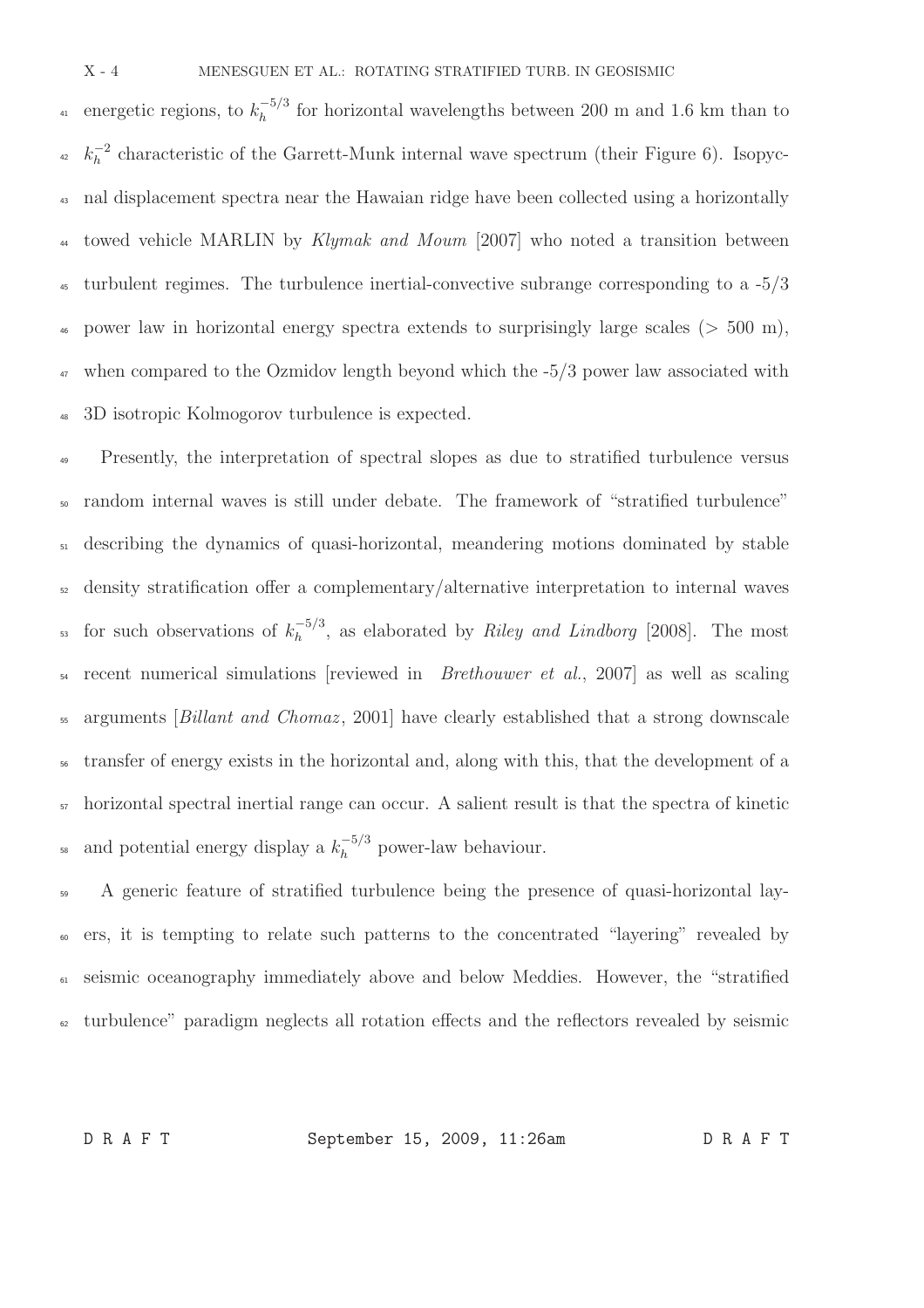<sup>63</sup> oceanography have a long horizontal extension, exceeding tens of kilometers, which is into <sup>64</sup> the range of "balanced" scales of motion. –The balanced motions are described by an <sup>65</sup> approximated set of equations which truncates the horizontal divergence equation –. This <sup>66</sup> begs the question of assessing what is the upper limit of the horizontal inertial range spectral behavior in  $k_h^{-5/3}$ <sup>67</sup> tral behavior in  $k_h^{-5/3}$  in the GO data set? [Molemaker et al., 2009, provide evidence of an extension of the  $k_h^{-5/3}$ <sup>68</sup> an extension of the  $k_h^{-3/3}$  range to larger, balanced scales that are influenced by rotation, <sup>69</sup> but for flows without quasi-horizontal layers.] Can the layering phenomena be reproduced  $\overline{p}$  in direct numerical simulations? Does its formation involve the slow balanced dynamics  $_{71}$  characterized by the total vorticity component perpendicular to isopycnal surfaces (Po- $72$  tential Vorticity or PV)? Or does the fast dynamics of high frequency unbalanced internal  $\pi_3$  waves come into play [Riley and Lelong, 2000]?

### 2. Data

<sup>74</sup> The GO-project acquired a combined seismic and physical oceanography dataset which <sup>75</sup> repeatly crossed a Meddy. Two of the profiles are used in this paper, GO-LR-13 and GO- $_{76}$  MR-05 [Fig.1 and Fig.1 of *Krahmann et al.*, 2009]. For GO-LR-13, the 6-airgun source  $\pi$  (total volume of 2320 cu in) was towed at a nominal depth of 10 m and the 2.4 km long  $\eta_8$  hydrophone receiver array was towed at 8 m. For GO-MR-05, we used a novel dual source <sup>79</sup> array to provide simultaneous seismic images of the Meddy over two bandwidths. The first <sup>80</sup> 3-airgun 1160 cu in source (Flop) was towed at a nominal depth of 10 m and the second <sup>81</sup> 3-airgun 540 cu in source (Flip) was towed at a nominal depth of 5 m, for both sources  $\frac{1}{82}$  the 2.4 km long hydrophone receiver array was towed at 5 m. The frequency of the Flop <sup>83</sup> source is comparable to the original low-frequency GO-LR-13 source with a bandwidth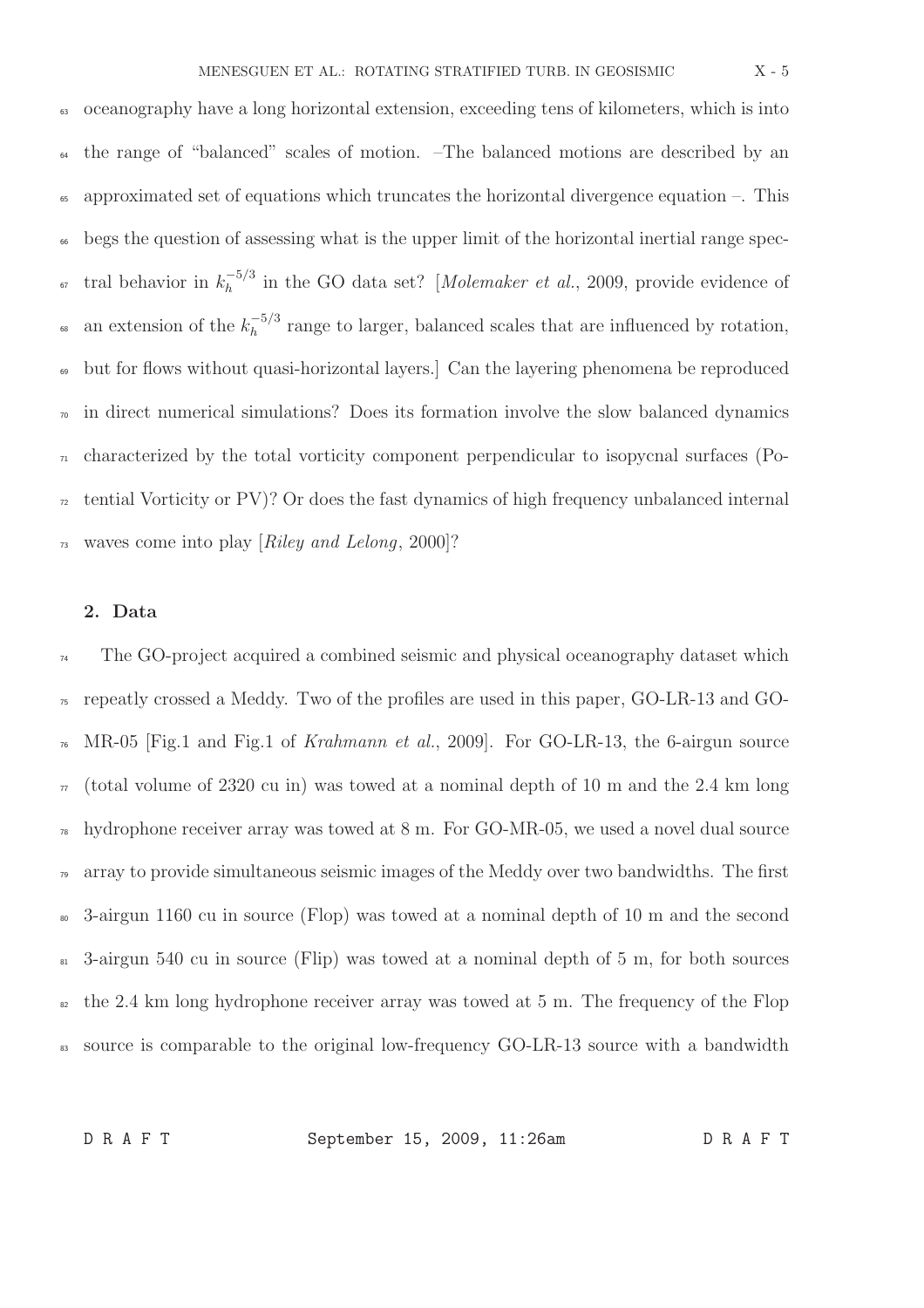84 of 5-60 Hz (insert Fig.1(b) and Fig.1(a)), though the amplitude of the Flop source is less as it only used three as opposed to six airguns. The Flip source has a bandwidth of  $\approx$  10-100 Hz (insert Fig.1(c)) and its amplitude is less again because the energy is spread <sup>87</sup> over a wider bandwidth by using a smaller airgun volume and towing less deep which <sup>88</sup> makes the source acoustically less efficient. The main processing steps for the seismic data focused on removing the strong energetic direct wave, preserving signal amplitudes and correcting source and receiver directivity. The processed data were then migrated, a seismic processing tool for geometric repositioning, using a true amplitude 3D time migration algorithm. Figure 1 only reproduces the portion of the water column lying in the 500-1200 m range and shows the presence of stacked reflectors immediately above the lens core.

#### 3. Model

<sup>95</sup> Direct numerical simulations at resolution up to 1000<sup>3</sup> grid points have been performed with the Boussinesq, non hydrostatic code of Aiki et al. [2006], which has been tailored <sup>97</sup> to accommodate the massively parallel, vectorial architecture of the Earth Simulator. <sup>98</sup> The anisotropic grid is 100 m in the horizontal and 3 m in the vertical directions. A wide range of numerical simulations has been performed to address the free evolution of <sup>100</sup> anticyclonic eddies whose spatial characteristics are close to those observed during the <sup>101</sup> GO cruise (lenses with an inner solid body rotation core of 20-25 km radius, maximal 102 azimutal velocity ranging from 12 to 25 cm/s, height of 400-600 m), which are initialized <sup>103</sup> in cyclogeostrophic balance and for Rossby number ranging from 0.2 to 0.6. Background <sup>104</sup> rotation correspond to a constant f-plane, whose inertial period is about 20 hours, typical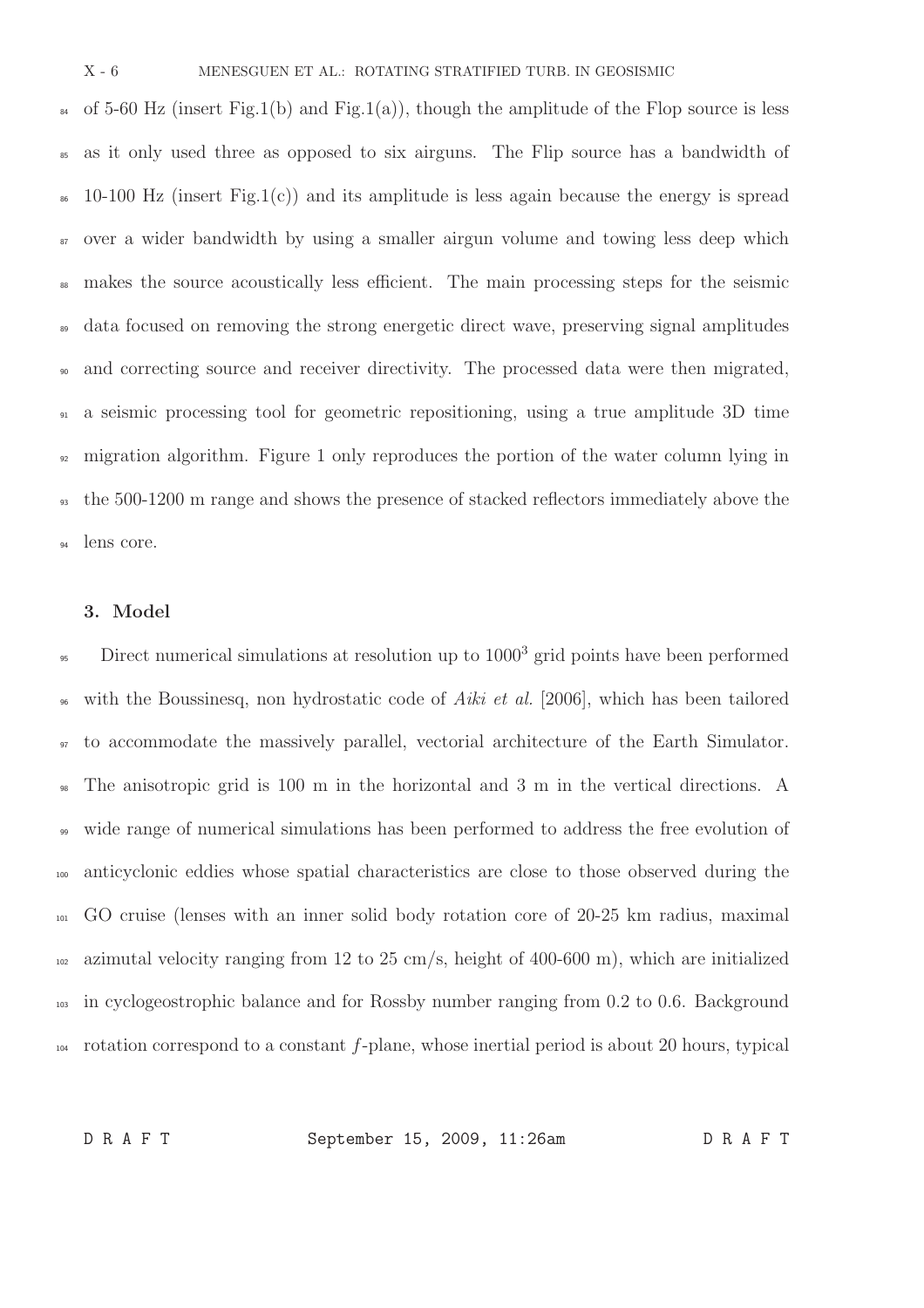of the Gulf of Cadiz. We stress that, in all our simulations, the density field variations are assumed to depend on temperature variations alone and to a constant background <sup>107</sup> stratification of  $N = 3.3 \cdot 10^{-3} \text{ s}^{-1}$ . No salinity effects are taken into account, so that there is an a priori assumption that prevents double-diffusion and other thermohaline mechanisms. We test the possibility of an energy cascade due to a spontaneous loss of balance of the anticyclonic lens which could involve, as in Plougonven et al. [2005], an  $\mu$ <sup>11</sup> instability that couples balanced modes and unbalanced waves.<sup>1</sup> In all the simulations we observe the spontaneous evolution of step-like distributions in the initially vertically smooth PV distribution (Fig.2) which occurs between two to four weeks of evolution depending on the strength of the eddy. Such modifications are characterized by slow dynamics and cannot be attributed to fast internal gravity waves alone since they do not  $_{116}$  carry PV [Riley and Lelong, 2000].

 The corresponding distribution of acoustic reflectivity, induced by vertical variations of the acoustic impedance –which is defined as the product of the fluid density and sound-119 speed and largely controlled by temperature anomalies–, is plotted in Figure 3(a). One can observe that the vertical derivative of temperature signal shapes the PV field. The convolution of acoustic reflectivity by the Flop and Flip source wavelets yields patterns shown in Figures 3(b) and 3(c) respectively. Both sources image the induced layering though the higher frequency Flip source reveals finer vertical layers (especially in the eddy interior). Moreover, the Flip source also shows a slightly shorter horizontal extension to the reflectors.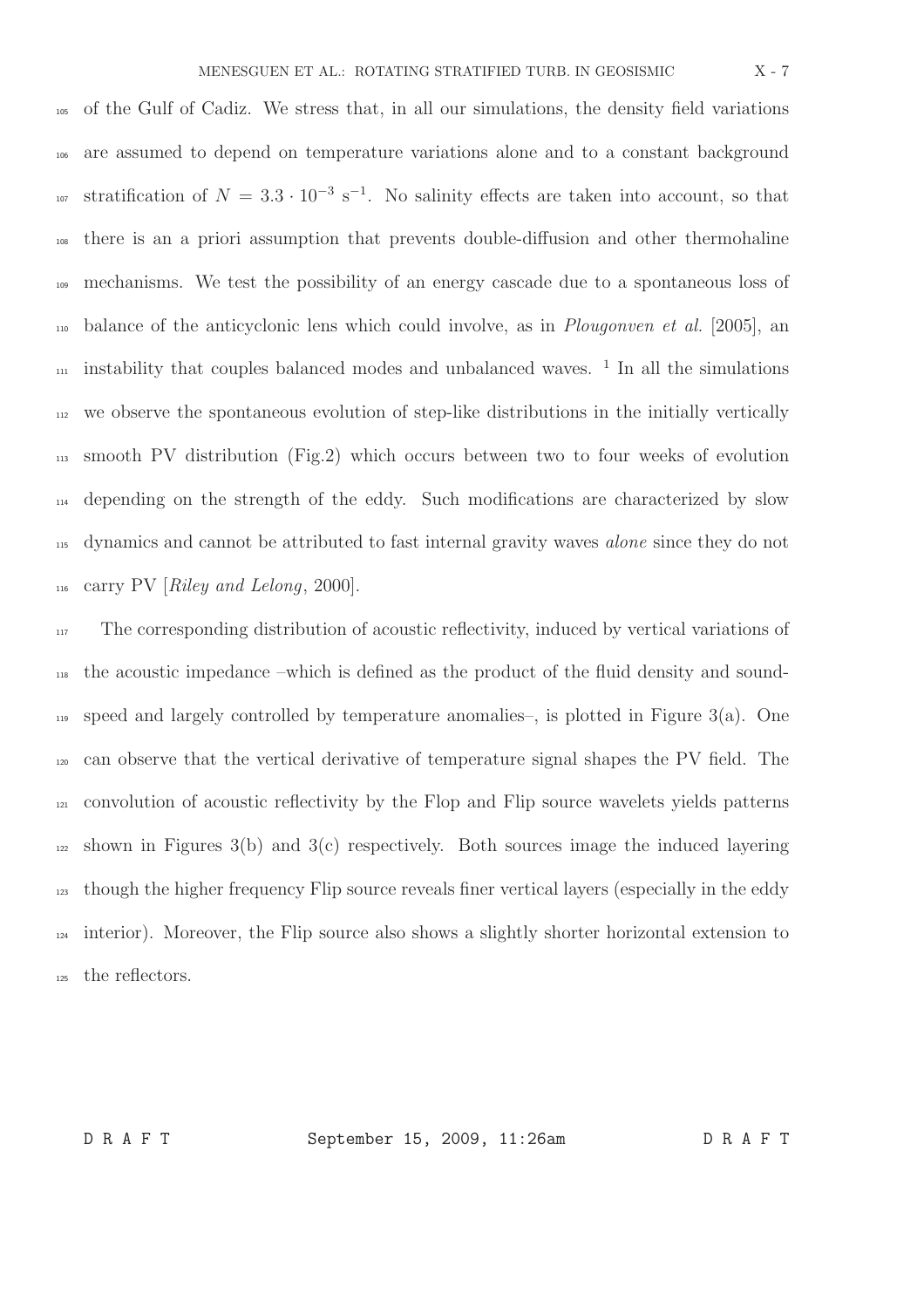### 4. Analysis Method

<sup>126</sup> To probe for the possible existence of the inertial range in the data, our analysis uses <sup>127</sup> second order structure function  $S(r)$  (where r is horizontal lag) rather than classical <sup>128</sup> spectral analysis. <sup>2</sup> Since  $S(r)$  is in Fourier duality with the power spectrum, if there is a power law in spectrum,  $E(k_h) \propto k_h^{-n}$ , with  $1 < n < 3$ , then  $S(r) \propto r^{n-1}$ . In the present 130 case, a -5/3 (or -2) power law in spectra will correspond to a  $+2/3$  (or  $+1$ ) power law in <sup>131</sup> structure function.

#### 5. Horizontal Inertial Ranges in  $k_h^{-5/3}$ h

<sup>132</sup> We have analysed the GO seismic oceanography data in terms of their second order <sup>133</sup> structure function (Fig.4). Calculations are binned inside horizontal 12 km long boxes, <sup>134</sup> centered on the most intense acoustic reflectors above the Meddy.

<sup>135</sup> The three sections from Figure 1 (GO-LR-13, and GO-MR-05-Flop and -Flip) display a  $_{136}$  range of horizontal scales with parts of the structure functions scaling close to a  $2/3$  power law which corresponds to a spectral inertial range in  $k_h^{-5/3}$ <sup>137</sup> law which corresponds to a spectral inertial range in  $k_h^{-3/3}$ . There is a constant power <sup>138</sup> law over nearly a decade in all three sections, with a 2/3 coefficient for all cases when <sup>139</sup> taking into account error bars. Furthermore, an assessment of the convolution of a known, <sup>140</sup> synthetic dataset by the different sources shows that it induces a decrease of the slope <sup>141</sup> in the structure functions of 0.06 for Flip, 0.02 for Flop and 0.01 for LR. The inertial  $_{142}$  range found for Flip corresponds to smaller horizontal scales than Flop by 25%: this <sup>143</sup> moderate shift to smaller scales can be attributed to the higher frequency content of Flip. <sup>144</sup> Our evidence is based on reflectivity field which is dominated by the vertical gradient <sup>145</sup> of temperature whereas the theoretical framework of stratified turbulence predicts a -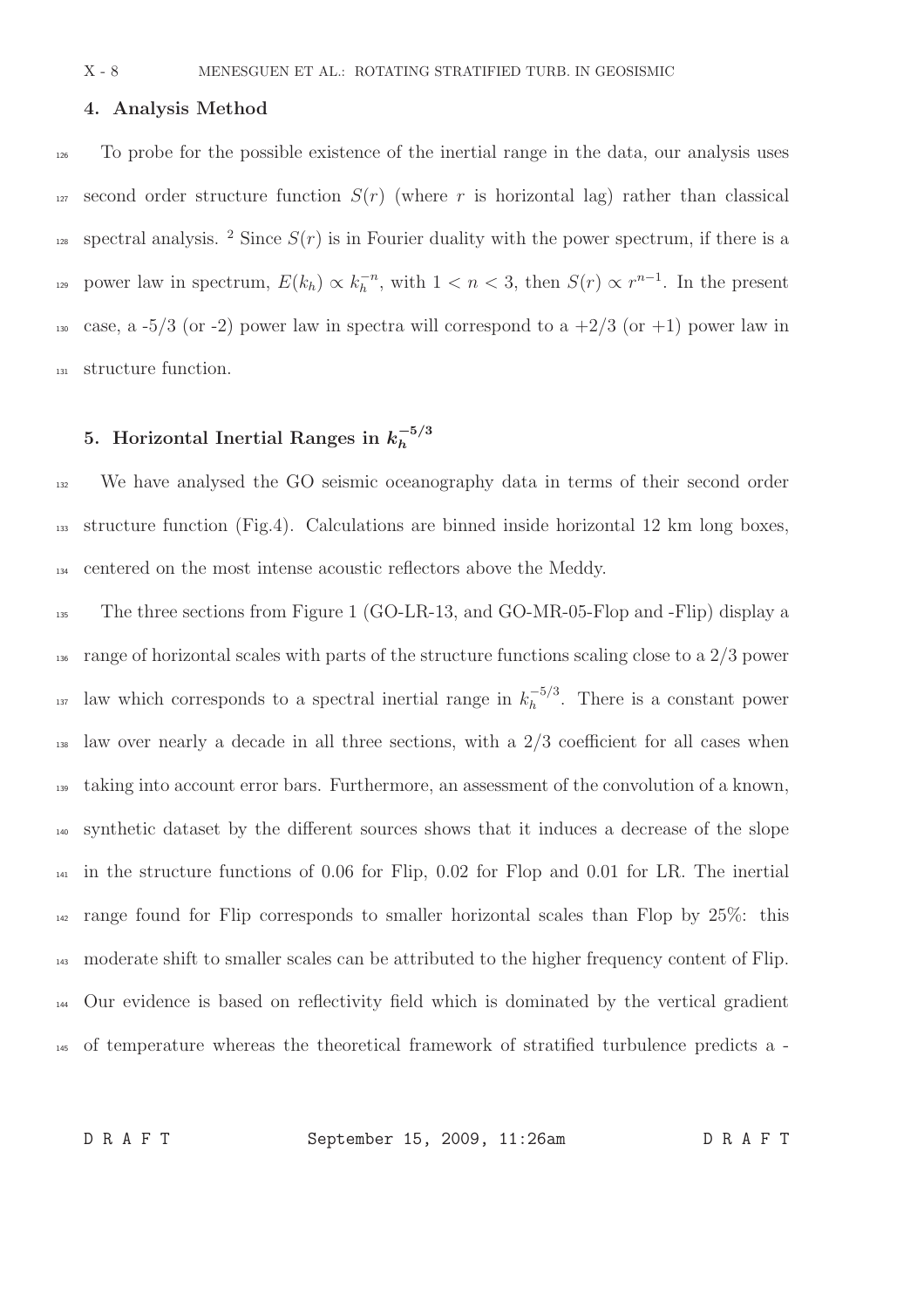5/3 power law for potential energy spectrum. Since in simulations both the temperature anomalies and their vertical gradient display horizontal inertial ranges in  $k_h^{-5/3}$ <sup>147</sup> anomalies and their vertical gradient display horizontal inertial ranges in  $k_h^{-3/3}$  for roughly the same range of horizontal scales, it is plausible that observed power laws are consistent with stratified turbulence. This result needs to be rationalized in further studies.

## 6. Discussion

The regions where the  $k_h^{-5/3}$ <sup>150</sup> The regions where the  $k_h^{-3/3}$  inertial range is observed coincide with the high concentra- tions of the most intense acoustic reflectors immediately above and below the anticyclonic lenses. The nonuniform distribution of the reflectors is a signature of strong spatial inter- mittency. The horizontal scales which are concerned lie in the range of 300 m to 2.8 km for the present acoustic sources and are impacted by the bandwidth of seismic sources. As Klymak and Moum [2007], we find a -5/3 power law horizontal inertial range which also extends to quite large horizontal wavelength. Actually, the detailed energy diagnostics of the numerical simulations (not shown) reveal that the upper bound of this -5/3 power law inertial range can be even larger than 3 km and depends on the flow parameters, in particular the strength of the anticyclonic lens. A down-scale potential and kinetic energy transfer to small horizontal scales at the depths coinciding with the concentration of strong acoustic reflectors has been diagnosed. Such results could be interpreted as the manifestation of an instability route to dissipation for the ocean interior away from  $_{163}$  boundaries [see *Molemaker et al.*, 2009]. Finally, instabilities which occur leads to tur- bulence with a strong signature in the potential vorticity field, thus involving nonlinear mechanisms other than free internal waves which leave no trace on potential vorticity.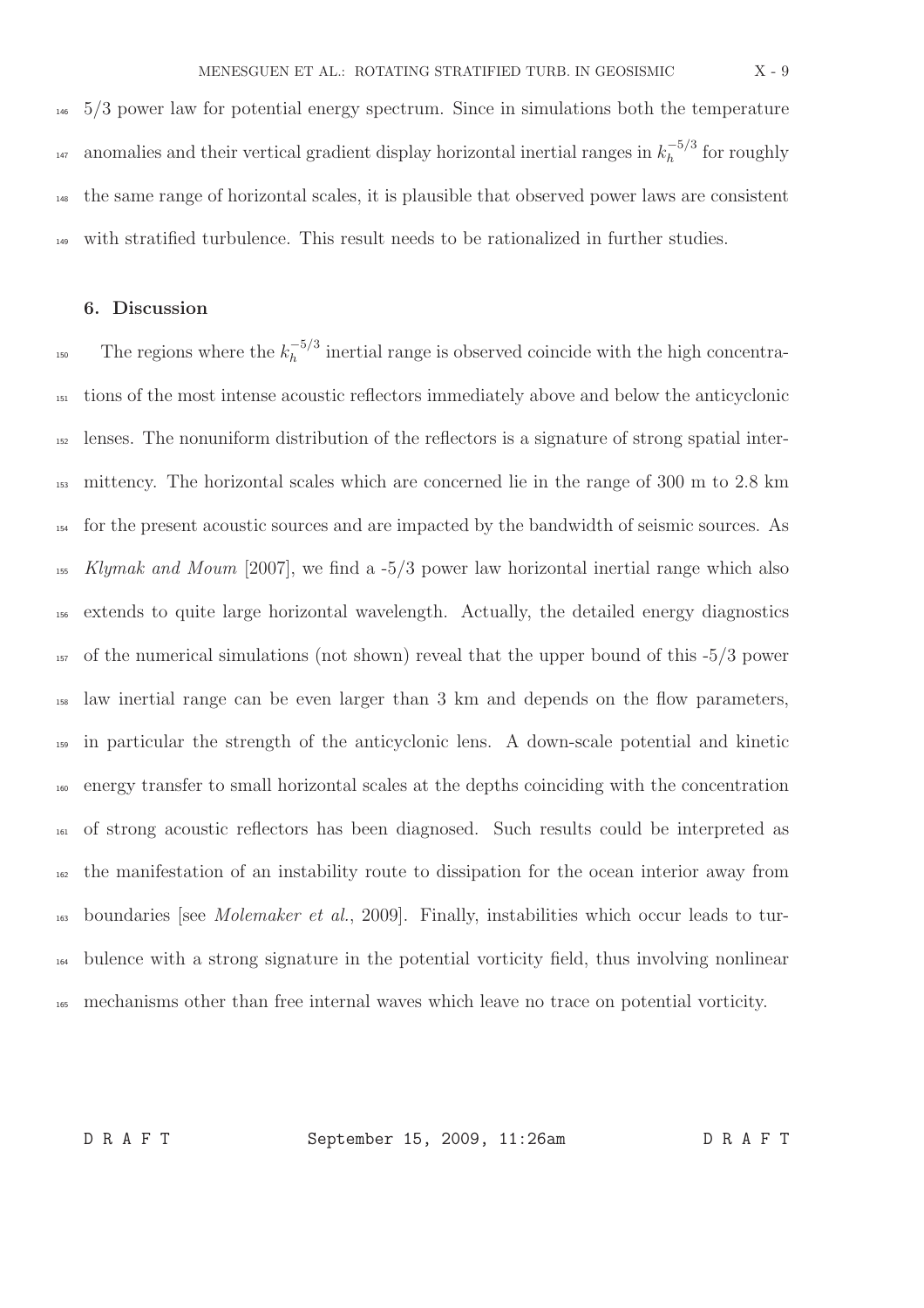X - 10 MENESGUEN ET AL.: ROTATING STRATIFIED TURB. IN GEOSISMIC

<sup>166</sup> We conclude that seismic oceanography is a significant tool to improve our understand-<sup>167</sup> ing of the transition in geophysical turbulence regimes between the tens of kilometers scale balanced motions and the intermediate scales that are involved in the route to dissipation and mixing. However, the present analysis shows that the frequency content of acoustic sources has a direct influence on the extension of horizontal inertial range that is actually sampled, e.g. smaller horizontal scales are kept for the Flip source and larger horizontal scales for the Flop source.

173 Acknowledgments. The GO-project was funded by the European Commission (FP6- NEST-15603). RWH was a NERC Advanced Research Fellow. This work has benefited from grant 96130 from IDRIS. Access to the Earth Simulator is through IFREMER-CNRS-ES MOU. We are greatful to E. Lindborg, S. Le Gentil and Dr. H. Aiki.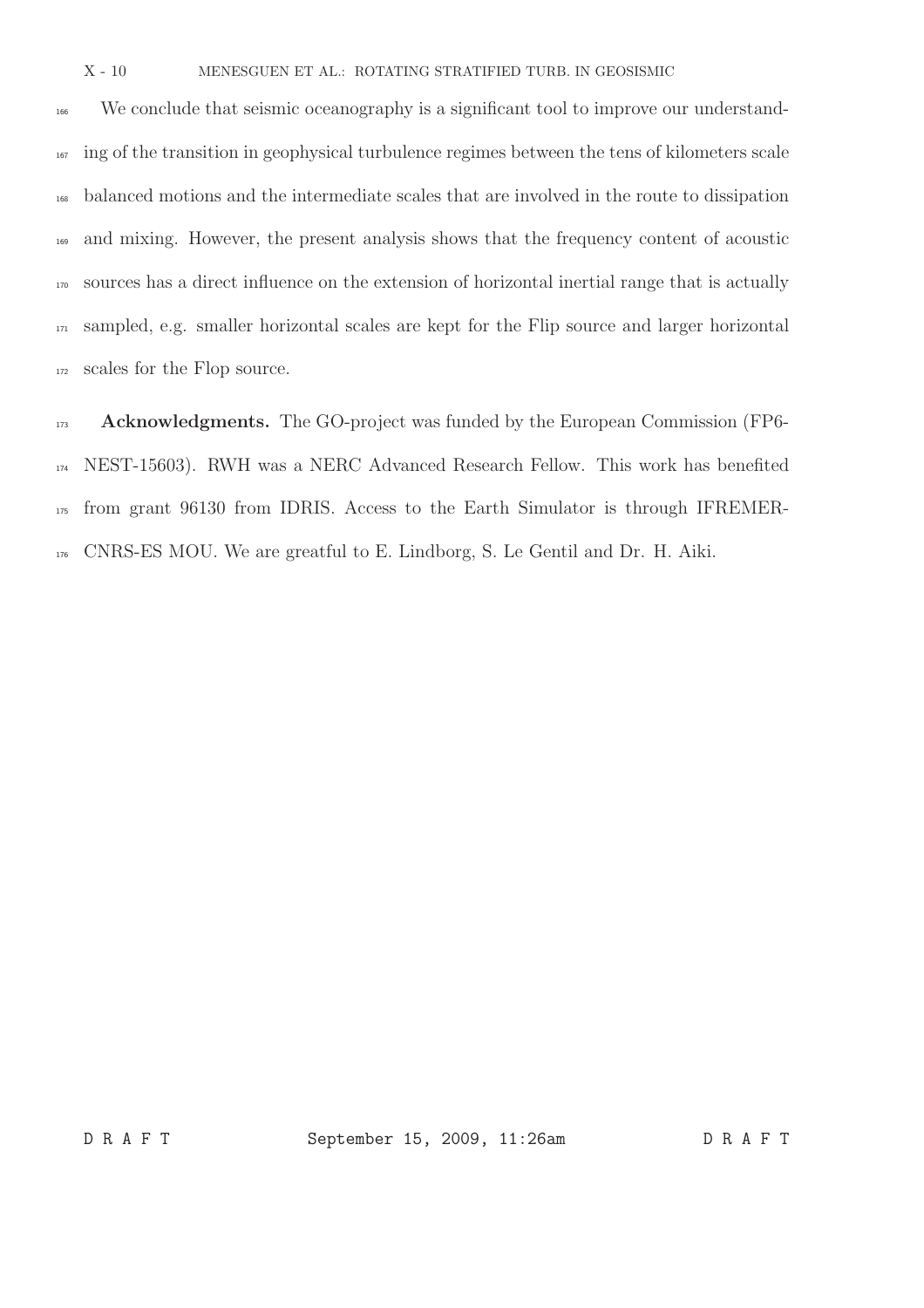# Notes

1. See additional material for more information. 177

2. See additional material for further explanations.

#### References

- <sup>178</sup> Aiki, N., H. Takahashi, and T. Yamagata, The Red Sea out flow regulated by the Indian 179 monsoon, Continental Shelf Research, 26, 1448–1468, 2006.
- <sup>180</sup> Armi, L., D. Hebert, N. Oakey, J. Price, P. Richardson, T. Rossby, and R. B., Two years  $\frac{1}{181}$  in the life of a mediterranean salt lens, *J. Phys. Oceanogr.*, 19, 354–370, 1989.
- <sup>182</sup> Biescas, B., V. Sallares, J. Pelegri, F. Machin, R. Carbonell, G. Buffett, J. Danobeitia,
- <sup>183</sup> and C. A., Imaging meddy finestructure using multichannel seismic reflection data, <sup>184</sup> Geophysical Research Letters, 35 (L033971), 2008.
- <sup>185</sup> Billant, P., and J. Chomaz, Self-similarity of strongly stratified inviscid flows, Phys. Fluids  $A, 13, 1645-1651, 2001.$
- <sup>187</sup> Brethouwer, G., P. Billant, E. Lindborg, and J. Chomaz, Scaling analysis and simulation 188 of strongly stratified turbulent flows, J. Fluid Mech., 585, 342–368, 2007.
- <sup>189</sup> Hobbs, R., GO (geophysical oceanography): A new tool to understand the <sup>190</sup> thermal structure and dynamics of oceans, European Union Newsletter, 2, <sup>191</sup> http://www.aapg.org/europe/newsletters/2007/06jun/06jun07europe.pdf, 2007.
- <sup>192</sup> Holbrook, W., and I. Fer, Ocean internal wave spectra inferred from seismic reflection <sup>193</sup> transects, Geophysical Research Letters, 32, 2005.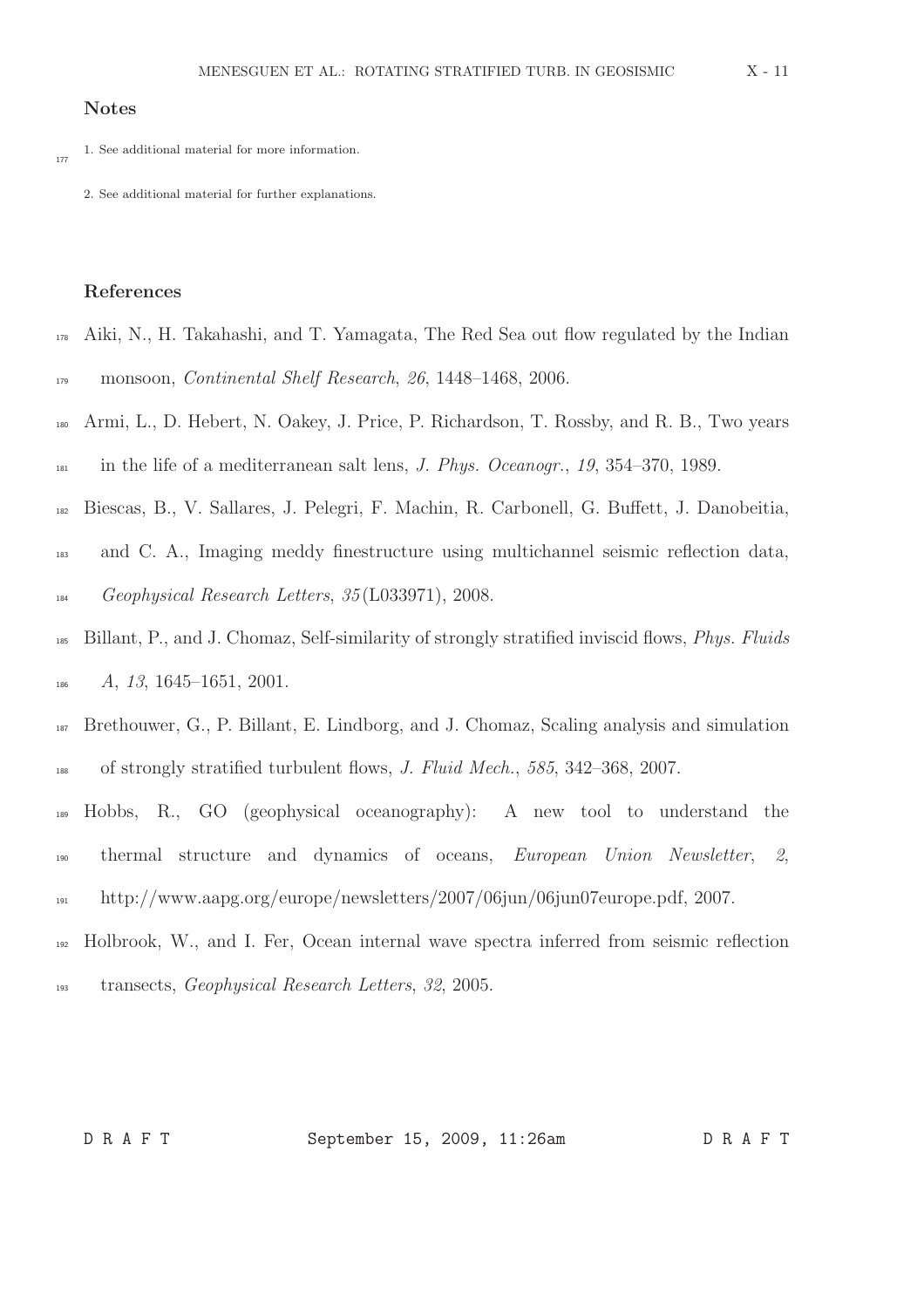- X 12 MENESGUEN ET AL.: ROTATING STRATIFIED TURB. IN GEOSISMIC
- <sup>194</sup> Klymak, J., and J. Moum, Oceanic isopycnal slope spectra: Part ii Turbulence, J. Phys. 195 Oceanogr., 301, 1232-1245, 2007.
- <sup>196</sup> Krahmann, G., P. Brandt, D. Klaeschen, and T. Reston, Mid-depth internal wave energy <sup>197</sup> off the Iberian peninsula estimated from seismic reflection data, J. Geophys. Res., 113, 198 C12,016, 2008.
- <sup>199</sup> Krahmann, G., C. Papenberg, P. Brandt, and M. Vogt, Evaluation of seismic reflector <sup>200</sup> slopes with a yoyo-ctd, *Geophysical Research Letters*, special issue, in press, 2009.
- <sup>201</sup> Molemaker, M., J. McWilliams, and X. Capet, Balanced and unbalanced routes to dissi-<sup>202</sup> pation in an equilibrated Eady flow, J. Fluid Mech., in press, 2009.
- <sup>203</sup> Plougonven, R., D. Muraki, and C. Snyder, A baroclinic instability that couples balanced 204 motions and gravity waves, *J. Atmos. Sci.*,  $62(1545-1559)$ , 2005.
- <sup>205</sup> Riley, J., and M.-P. Lelong, Fluid motions in the presence of strong stable stratification, <sup>206</sup> Annu. Rev. Fluid Mech., 32 (613-657), 2000.
- <sup>207</sup> Riley, J., and E. Lindborg, Stratified turbulence: A possible interpretation of some geo-
- <sup>208</sup> physical turbulence measurements, J. Atmos. Sci., 65 (24162424), 2008.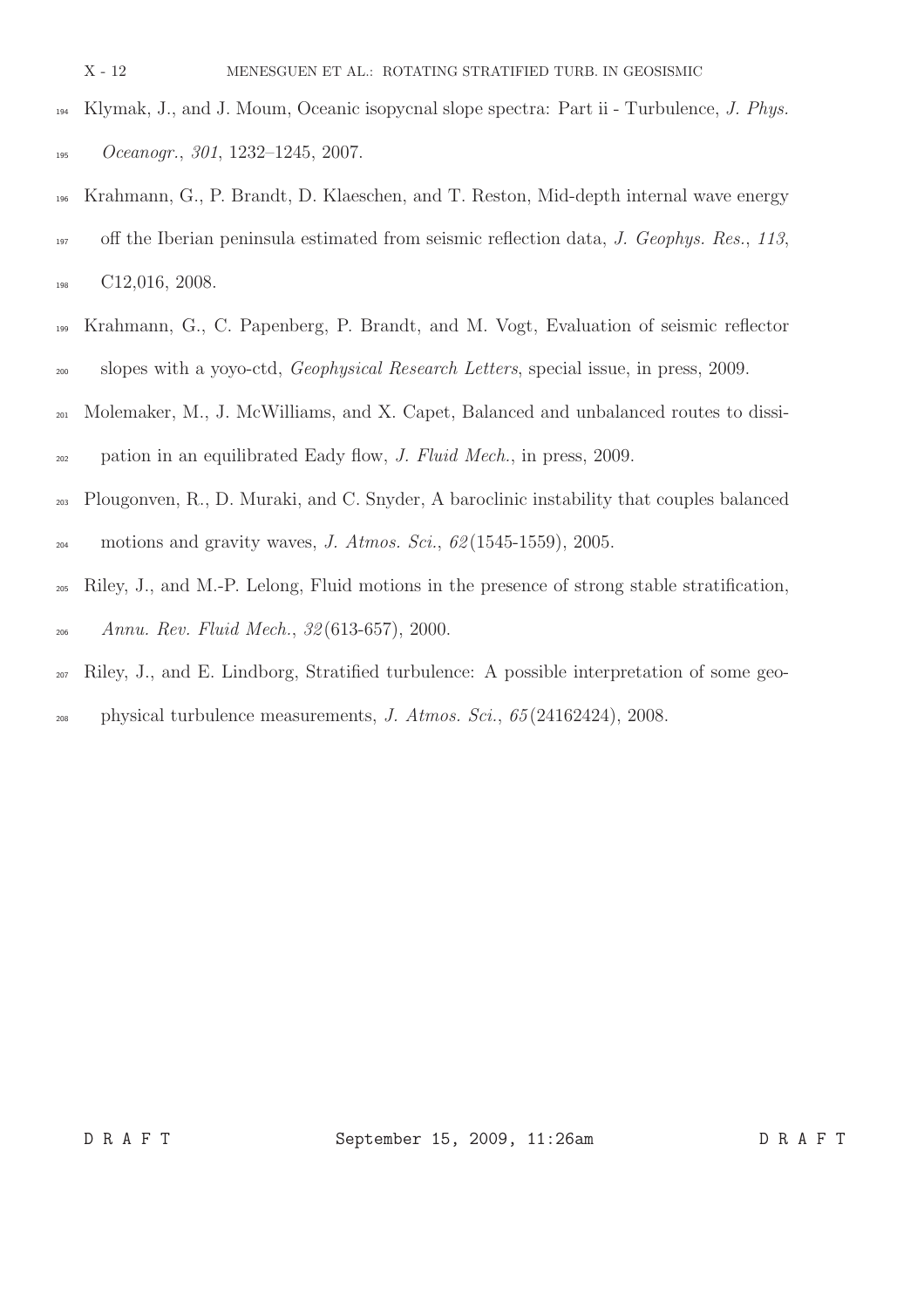

Figure 1. Seismic sections of reflexion coefficients (unitless) convolved with: (a) LR-13, (b) Flop (c) Flip, with the source wavelet spectrum (right) indicating the approximate relative amplitude of the different air gun sources.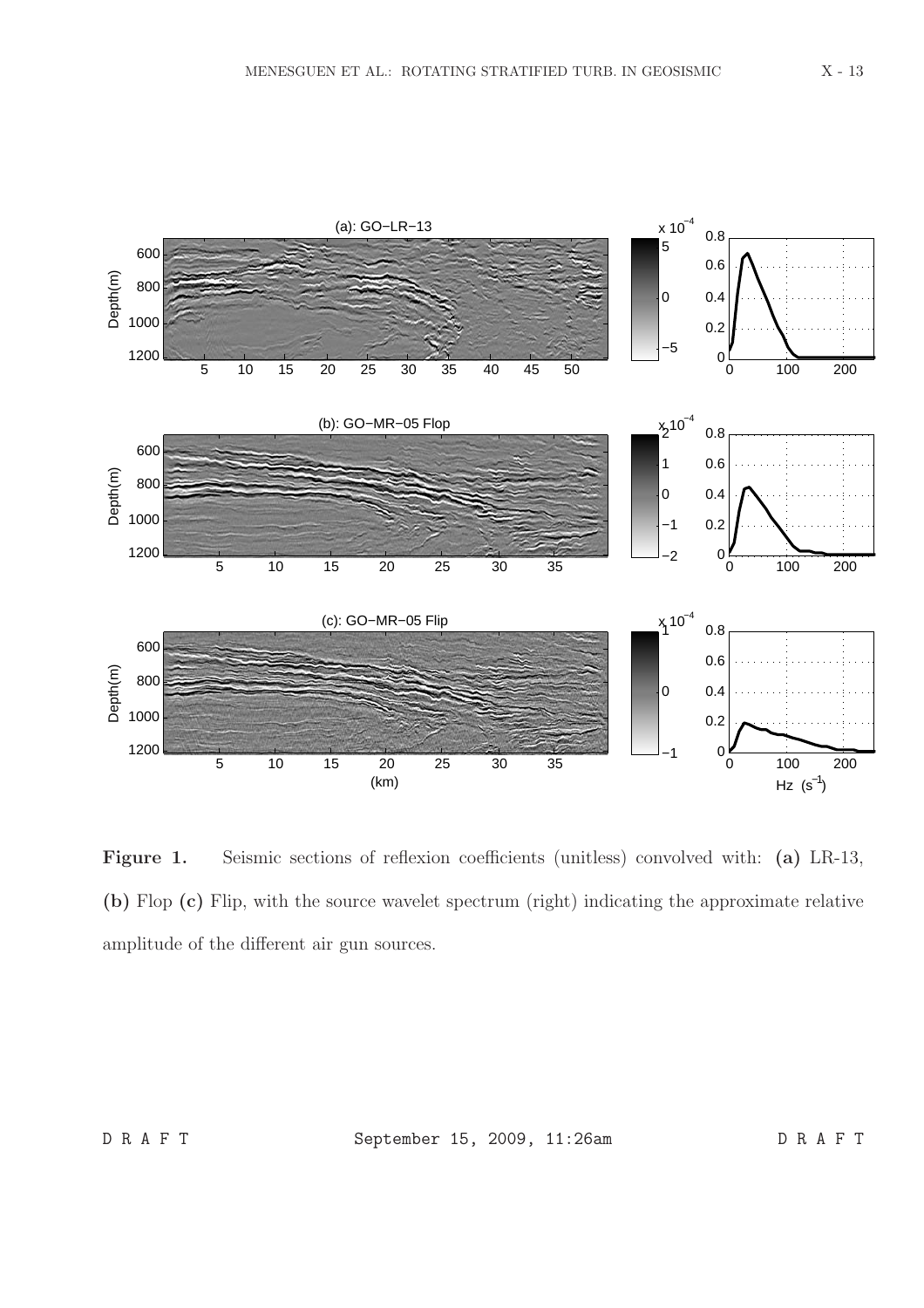

Figure 2. Numerical simulations of an anticyclonic eddy with maximal azimuthal velocity of 1 cm/s and a solid body rotation core radius of 20 km: potential vorticity field across the eddy center.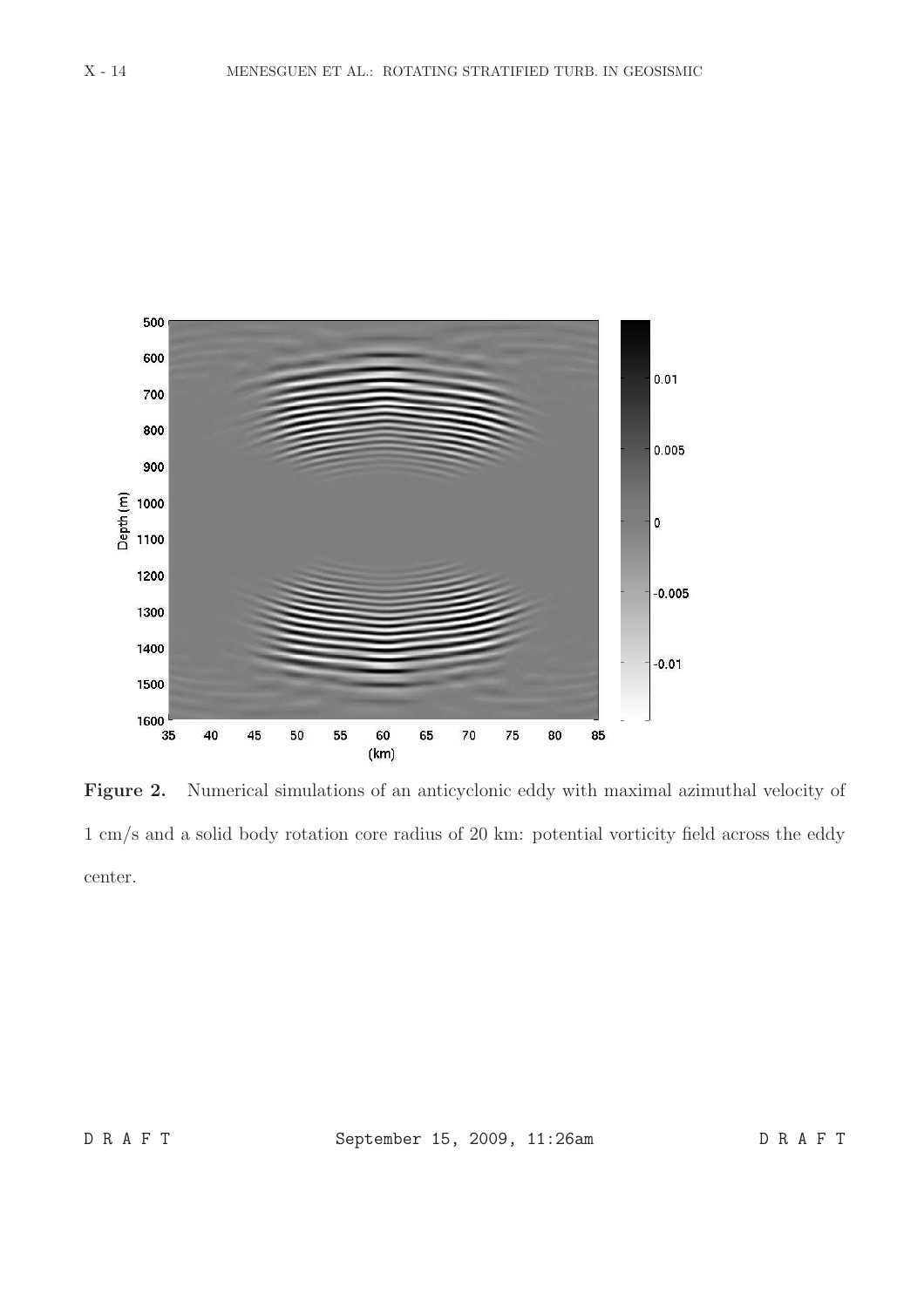

Figure 3. Numerical simulations of an anticyclonic eddy with maximal azimuthal velocity of 21 cm/s and a solid body rotation core radius of 20 km: (a) Reflectivity anomaly, (b) Reflectivity convoluted by Flop wavelet (c) Reflectivity convoluted by Flip wavelet, with on the right the spectrum of the corresponding source wavelet.